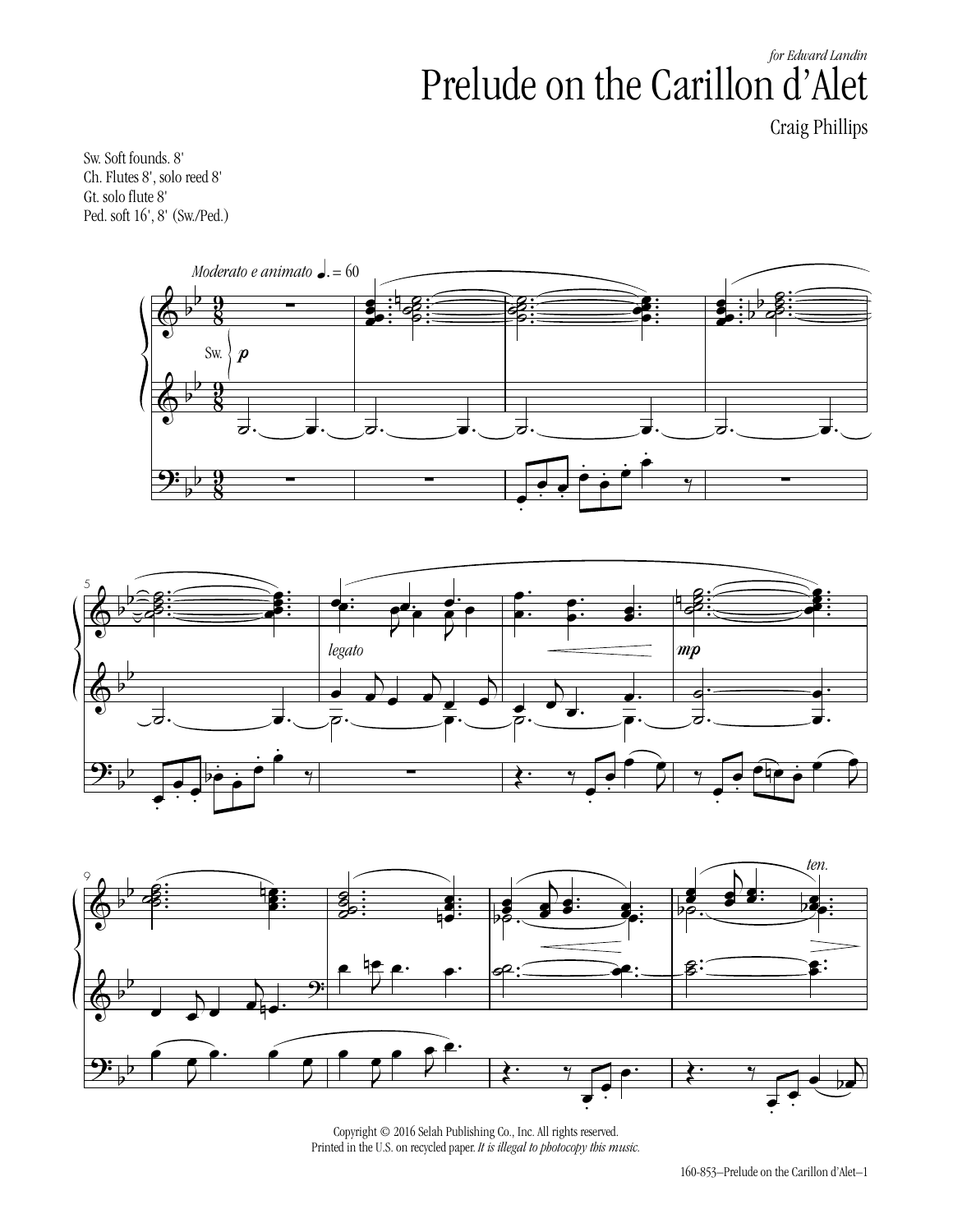



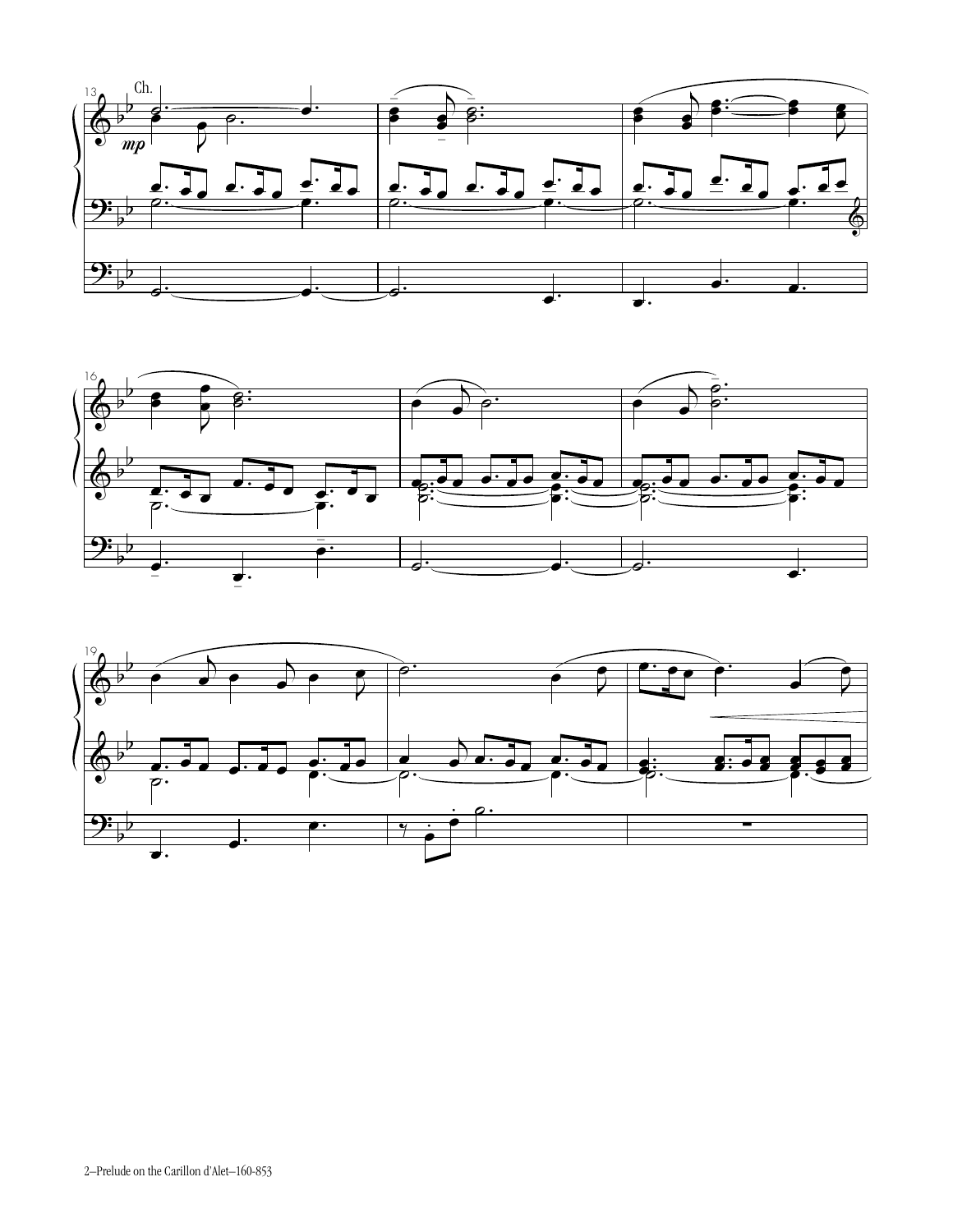







November 29, 2015<br>West Hollywood

160-853-Prelude on the Carillon d'Alet-7